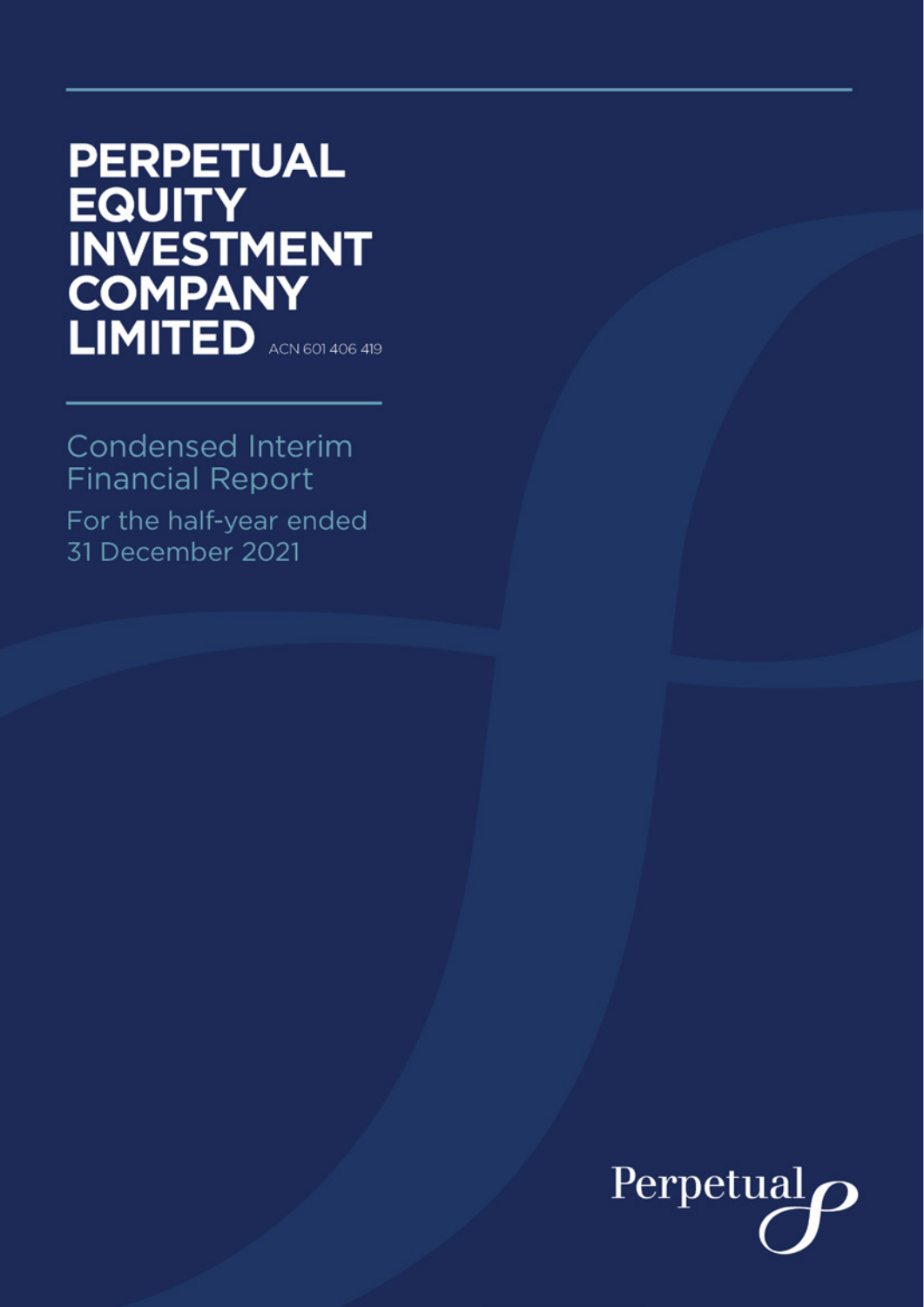# **Perpetual Equity Investment Company Limited** ACN 601 406 419 **Condensed Interim Financial Report for the half-year ended 31 December 2021**

# **Contents**

|                                                                                                        | <b>rage</b>    |
|--------------------------------------------------------------------------------------------------------|----------------|
| Directors' report                                                                                      | 2              |
| Lead auditor's independence declaration                                                                | $\overline{4}$ |
| Condensed interim statement of profit or loss and other comprehensive income                           | 5              |
| Condensed interim statement of financial position                                                      | 6              |
| Condensed interim statement of changes in equity                                                       | 7              |
| Condensed interim statement of cash flows                                                              | 8              |
| Notes to the condensed interim financial statements                                                    | 9              |
| Directors' declaration                                                                                 | 16             |
| Independent auditor's review report to the shareholders of Perpetual Equity Investment Company Limited | 17             |
|                                                                                                        |                |

**Page**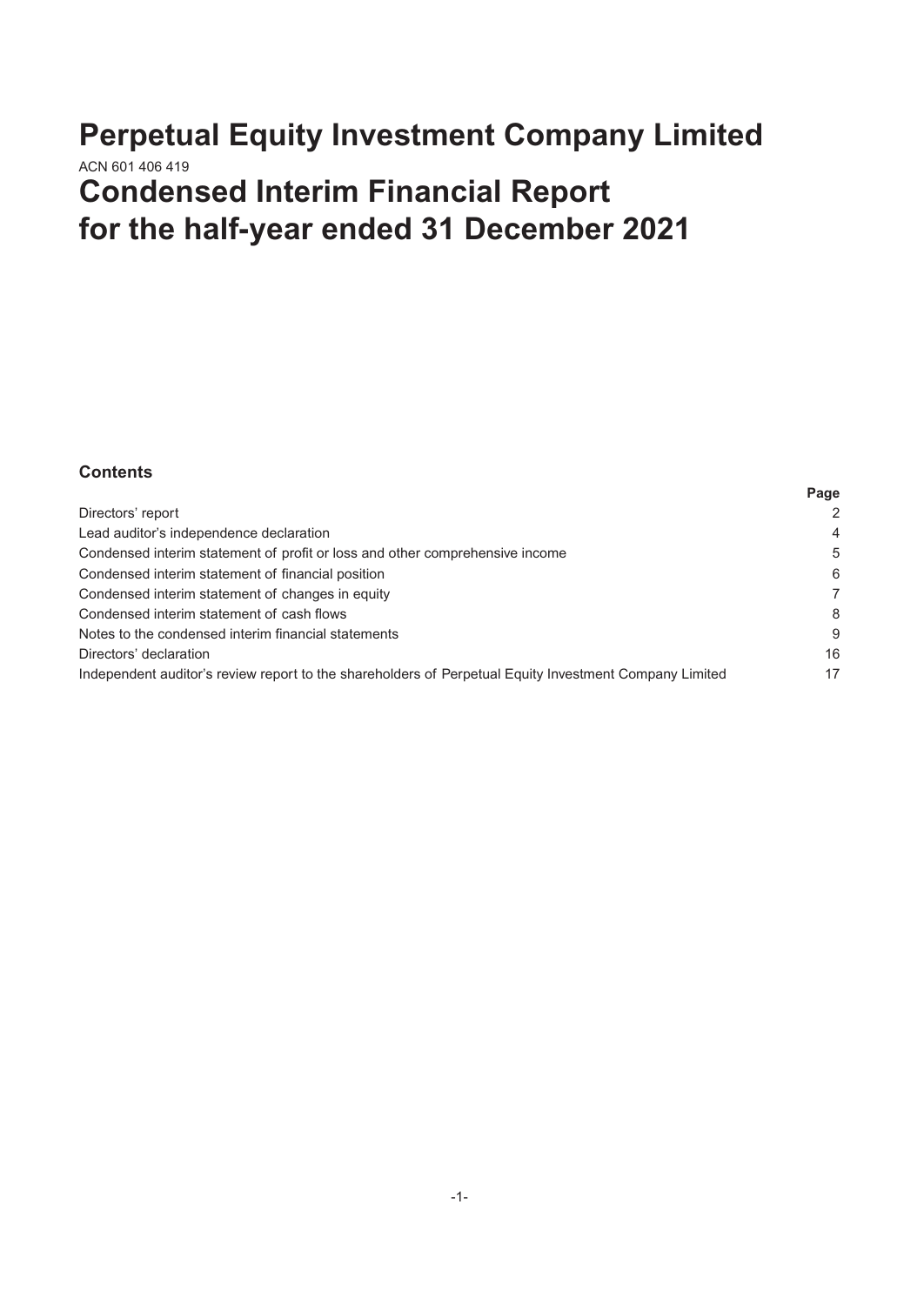# <span id="page-2-0"></span>**Directors' report**

The Directors present their report together with the condensed interim financial report of Perpetual Equity Investment Company Limited (the Company) for the half-year ended 31 December 2021 and the auditor's report thereon.

#### **Directors**

The following persons were Directors of the Company during the half-year and up to the date of this report:

| <b>Current Directors</b> | <b>Position</b>                     | <b>Appointment date</b> |
|--------------------------|-------------------------------------|-------------------------|
| Nancy Fox                | Chairman and Non-Executive Director | 1 July 2017             |
| Virginia Malley          | Non-Executive Director              | 25 August 2014          |
| John Edstein             | Non-Executive Director              | 26 September 2014       |
| Amanda Apted             | <b>Executive Director</b>           | 13 May 2021             |

#### **Principal activities**

The Company is a listed investment company established to invest in a concentrated and actively managed portfolio of Australian listed securities with typically a mid-cap focus and cash, deposit products and senior debt, together with opportunistic allocations to global listed securities. The investment objective of the Company is to provide investors with an income stream and long-term capital growth in excess of its benchmark (the S&P/ASX 300 Accumulation Index) over minimum 5 year investment periods.

#### **Review of operations**

|                                                              | 31 December<br>2021 | 31 December<br>2020 |
|--------------------------------------------------------------|---------------------|---------------------|
|                                                              | \$'000              | \$'000              |
| Profit/(loss) before income tax                              | 27.914              | 77.617              |
| Income tax benefit/(expense)                                 | (6, 130)            | (22,662)            |
| Profit/(loss) for the half-year attributable to shareholders | 21.784              | 54,955              |

As at 31 December 2021, the Company's Net Tangible Assets (NTA) after tax were \$1.327 per share. This represents an increase of 2.1% compared to NTA after tax of \$1.299 per share as at 30 June 2021. In addition, the Company paid a fully franked final dividend of 2.8 cents per share during the half-year.

The increase in NTA during the half-year reflected the return on numerous investment opportunities selected based on the Manager's long-standing investment philosophy and process which focuses on quality and value. The Manager's investment process aims to identify quality businesses with recurring earnings, conservative debt and sound management, that are trading at attractive valuations. This is underpinned by the Manager's deep research and analysis on securities held in the portfolio.

Where applicable, the volatility in global and local capital markets resulting from the coronavirus (COVID-19) pandemic continues to be reflected in the valuation of the Company's investment portfolio and its financial results for the half-year ended 31 December 2021.

#### **Dividends**

On 23 February 2022, the Directors declared a fully franked interim dividend payment of 2.8 cents per share.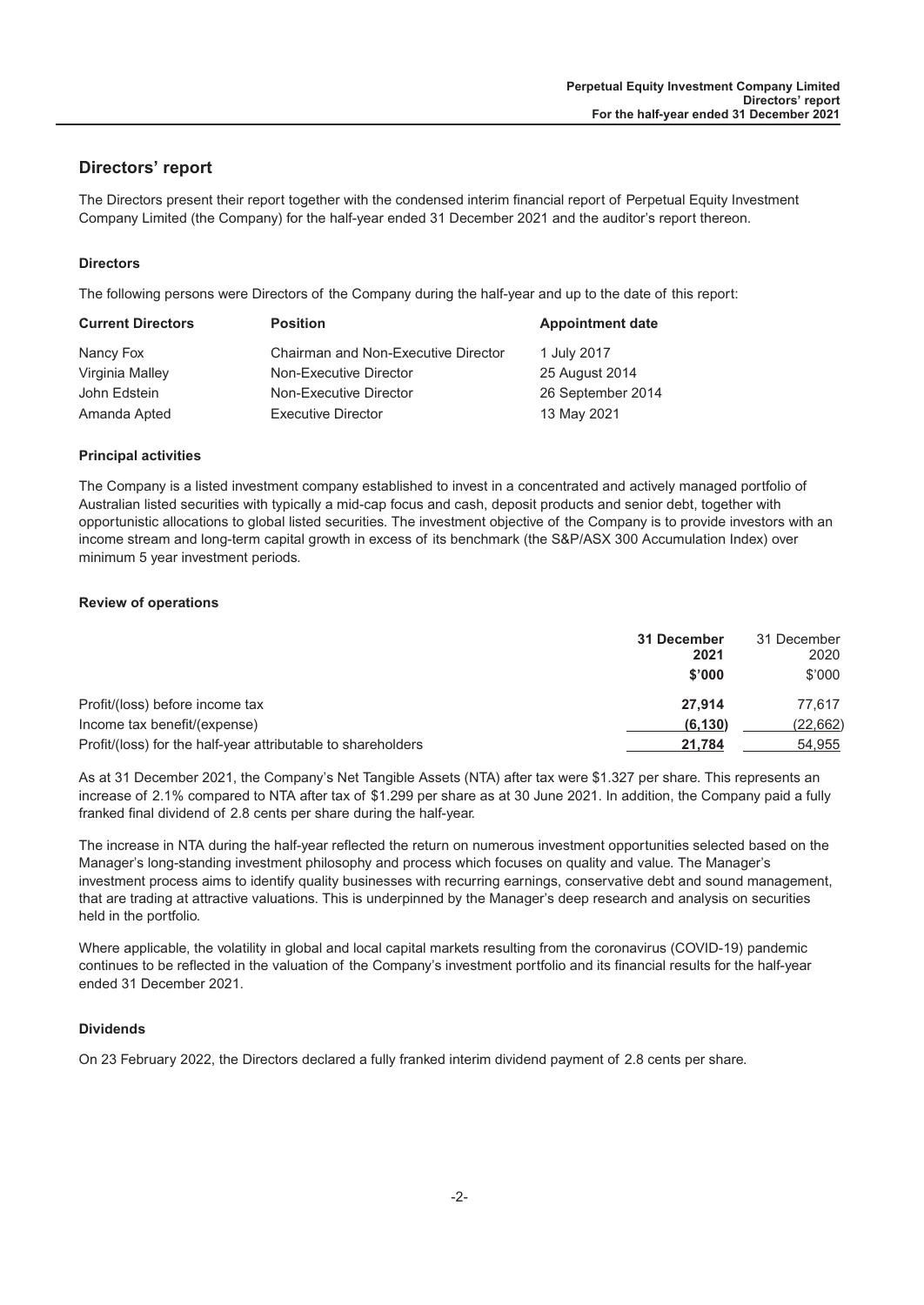# **Directors' report (continued)**

#### **State of affairs**

The Company transitioned its administration and custody services from RBC Investor Services Trust to State Street Australia Limited on and from 27 September 2021.

There were no other significant changes in the state of affairs of the Company during the half year other than the matters disclosed under the review of operations.

#### **Events subsequent to reporting date**

The Directors are not aware of any event or circumstance since the end of the half-year not otherwise dealt with in this report that has or may significantly affect the operations of the Company, the results of these operations or the state of affairs of the Company in subsequent financial years.

#### **Lead Auditor's Independence Declaration**

A copy of the Lead Auditor's Independence Declaration as required under section 307C of the *Corporations Act 2001* is set out on page 4.

#### **Rounding of amounts to the nearest thousand dollars**

The Company is an entity of a kind referred to in *ASIC Corporations (Rounding in Financial/Directors' Reports) Instrument 2016/191*. Amounts in the Directors' report and the condensed interim financial report have been rounded to the nearest thousand dollars in accordance with the Legislative Instrument, unless otherwise indicated.

Signed on behalf and in accordance with a resolution of the Directors:

Many Fox

Sydney 23 February 2022

VL Maller

Director Director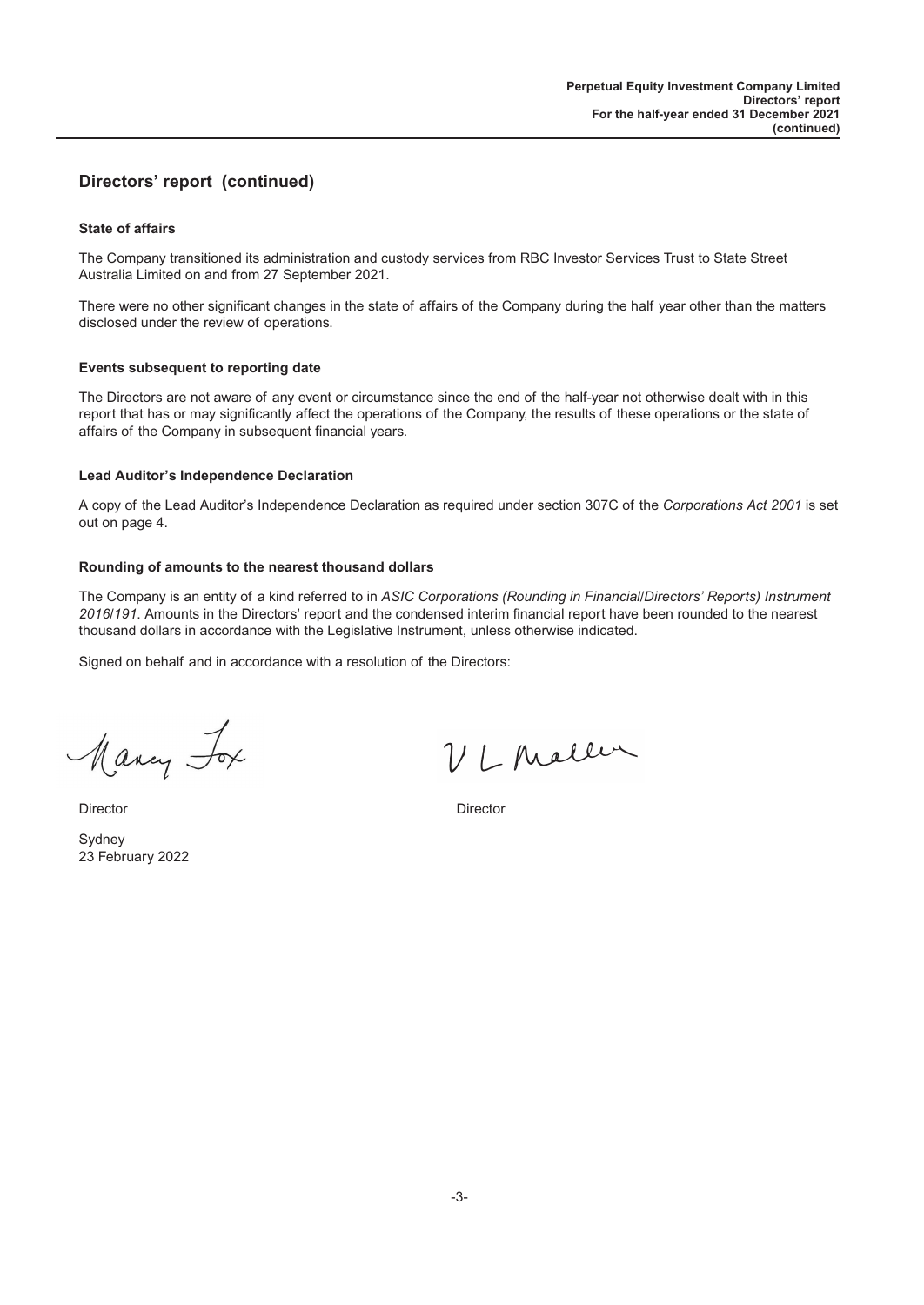<span id="page-4-0"></span>

# Lead Auditor's Independence Declaration under Section 307C of the Corporations Act 2001

# To the Directors of Perpetual Equity Investment Company Limited

I declare that, to the best of my knowledge and belief, in relation to the review of Perpetual Equity Investment Company Limited for the half-year ended 31 December 2021 there have been:

- i. no contraventions of the auditor independence requirements as set out in the Corporations Act 2001 in relation to the review; and
- ii. no contraventions of any applicable code of professional conduct in relation to the review.

KPMG

Kophius

KPMG KAREN KAREN KAREN HOPKINS Partner

> Sydney 23 February 2022

KPMG, an Australian partnership and a member firm of the KPMG global organisation of independent member firms affiliated with KPMG International Limited, a private English company limited by guarantee. All rights reserved. The KPMG name and logo are trademarks used under license by the independent member firms of the KPMG global organisation.

Liability limited by a scheme approved under Professional Standards Legislation.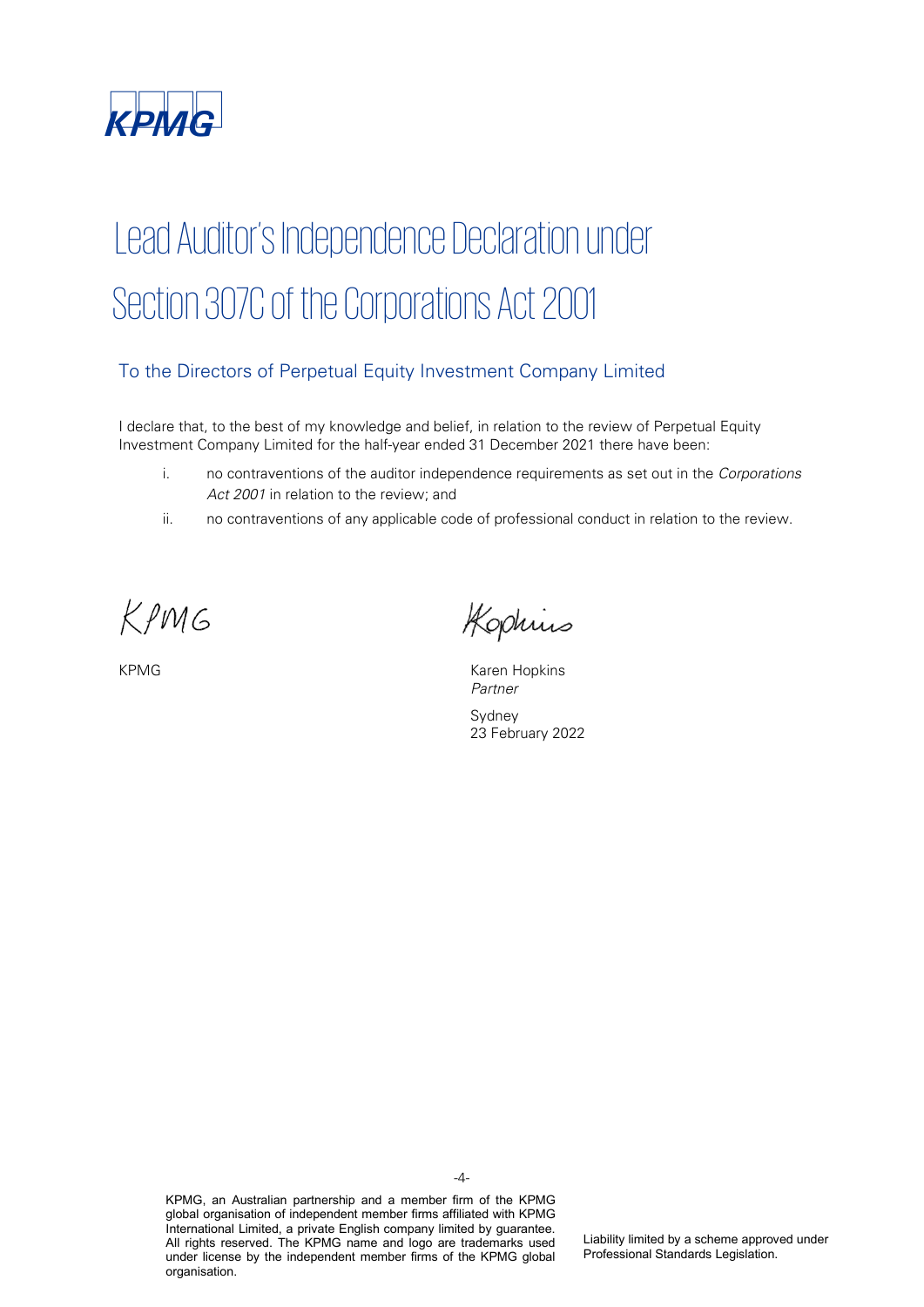# <span id="page-5-0"></span>**Condensed interim statement of profit or loss and other comprehensive income**

|                                                                                  |              | <b>31 December</b><br>2021 | 31 December<br>2020 |
|----------------------------------------------------------------------------------|--------------|----------------------------|---------------------|
|                                                                                  | <b>Notes</b> | \$'000                     | \$'000              |
| <b>Investment income</b>                                                         |              |                            |                     |
| Dividend income                                                                  |              | 9,839                      | 3,399               |
| Interest income                                                                  |              |                            | 13                  |
| Net gains/(losses) on financial instruments at fair value through profit or loss |              | 21,943                     | 76,418              |
| Net foreign exchange gains/(losses)                                              |              | (91)                       | 635                 |
| Other income                                                                     |              |                            | 13                  |
| Total net investment income/(loss)                                               |              | 31,691                     | 80,478              |
| <b>Expenses</b>                                                                  |              |                            |                     |
| Management fees                                                                  | 8            | 2,740                      | 2,031               |
| Other expenses                                                                   |              | 1,037                      | 830                 |
| <b>Total expenses</b>                                                            |              | 3,777                      | 2,861               |
| Profit/(loss) before income tax                                                  |              | 27,914                     | 77,617              |
| Income tax expense                                                               | 5            | (6, 130)                   | (22, 662)           |
| Profit/(loss) after income tax                                                   |              | 21,784                     | 54,955              |
| Other comprehensive income                                                       |              |                            |                     |
| <b>Total comprehensive income</b>                                                |              | 21,784                     | 54,955              |
| Earnings per share                                                               |              |                            |                     |
| Basic earnings per share (cents per share)                                       | 4            | 5.83                       | 15.76               |
| Diluted earnings per share (cents per share)                                     | 4            | 5.83                       | 15.76               |

*The Condensed interim statement of profit or loss and other comprehensive income should be read in conjunction with the accompanying notes.*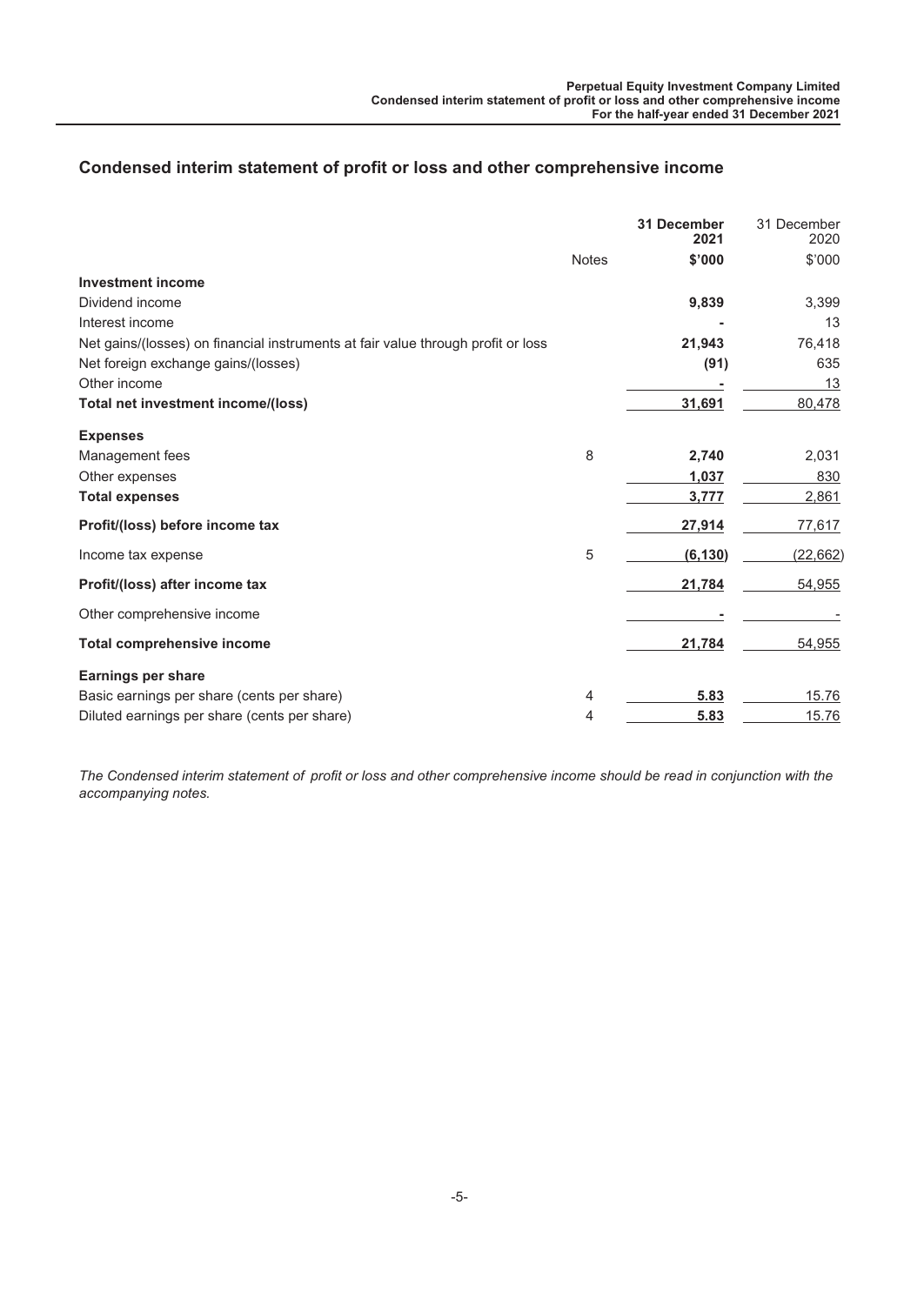# <span id="page-6-0"></span>**Condensed interim statement of financial position**

| 31 December | 30 June<br>2021 |
|-------------|-----------------|
| \$'000      | \$'000          |
|             |                 |
| 22,294      | 39,109          |
| 505,319     | 490,609         |
| 653         | 810             |
| 528,266     | 530,528         |
|             |                 |
| 242         |                 |
| 481         | 4,444           |
| 8,132       | 9,635           |
| 21,934      | 31,963          |
| 30,789      | 46,042          |
| 497,477     | 484,486         |
|             |                 |
| 387,303     | 385,637         |
| 1,754       | 1,970           |
| 108,420     | 96,879          |
| 497,477     | 484,486         |
|             | 2021            |

*The Condensed interim statement of financial position should be read in conjunction with the accompanying notes.*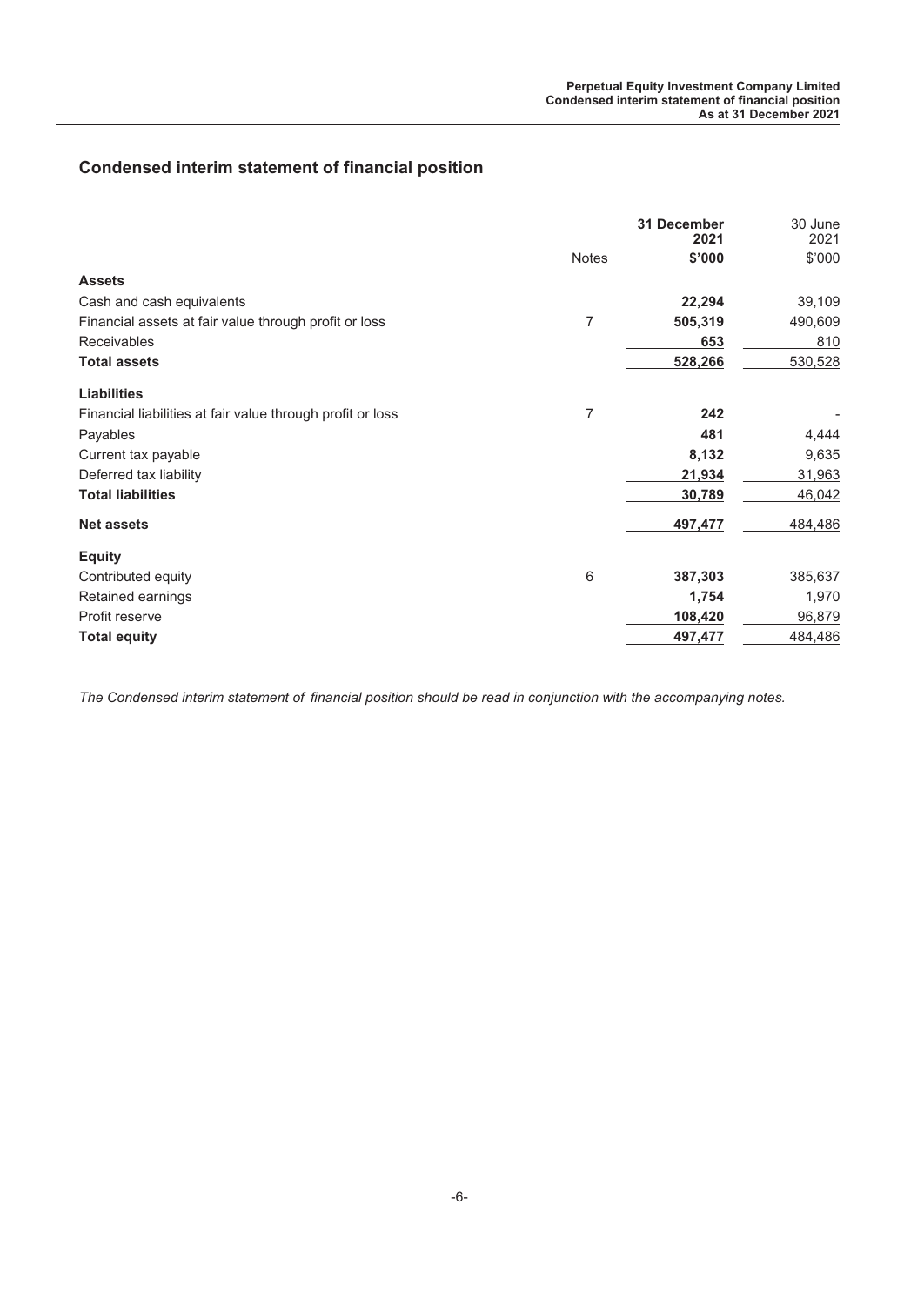# <span id="page-7-0"></span>**Condensed interim statement of changes in equity**

|                                                                 | <b>Notes</b> | <b>Contributed</b><br><b>Equity</b><br>\$'000 | <b>Retained</b><br><b>Earnings</b><br>\$'000 | <b>Profit</b><br><b>Reserve</b><br>\$'000 | <b>Total</b><br>\$'000 |
|-----------------------------------------------------------------|--------------|-----------------------------------------------|----------------------------------------------|-------------------------------------------|------------------------|
| Balance at 1 July 2021                                          |              | 385,637                                       | 1,970                                        | 96,879                                    | 484,486                |
| Total comprehensive income for<br>the half-year                 |              |                                               | 21,784                                       |                                           | 21,784                 |
| Transfers to profit reserve                                     |              |                                               | (22,000)                                     | 22,000                                    |                        |
| Transactions with members in<br>their capacity as shareholders: |              |                                               |                                              |                                           |                        |
| Shares issued from dividend                                     |              |                                               |                                              |                                           |                        |
| reinvestment plan                                               | 6            | 943                                           |                                              |                                           | 943                    |
| Shares issued from exercise of<br>options                       | 6            | 723                                           |                                              |                                           | 723                    |
| Dividends paid                                                  | 3            |                                               |                                              | (10, 459)                                 | (10, 459)              |
| <b>Balance at 31 December 2021</b>                              |              | 387,303                                       | 1,754                                        | 108,420                                   | 497,477                |
|                                                                 |              | Contributed                                   | Retained                                     | Profit                                    |                        |
|                                                                 |              | Equity                                        | Earnings                                     | Reserve                                   | Total                  |
|                                                                 | <b>Notes</b> | \$'000                                        | \$'000                                       | \$'000                                    | \$'000                 |
| Balance at 1 July 2020                                          |              | 353,827                                       | (3,386)                                      | 13,381                                    | 363,822                |
| Total comprehensive income for                                  |              |                                               |                                              |                                           |                        |
| the half-year                                                   |              |                                               | 54,955                                       |                                           | 54,955                 |
| Transfers to profit reserve<br>Transactions with members in     |              |                                               | (50,000)                                     | 50,000                                    |                        |
| their capacity as shareholders:                                 |              |                                               |                                              |                                           |                        |
| Shares issued from dividend<br>reinvestment plan                | 6            | 855                                           |                                              |                                           | 855                    |
| Dividends paid                                                  | 3            |                                               |                                              | (9,739)                                   | (9, 739)               |
| <b>Balance at 31 December 2020</b>                              |              | 354,682                                       | 1,569                                        | 53,642                                    | 409,893                |

*The Condensed interim statement of changes in equity should be read in conjunction with the accompanying notes.*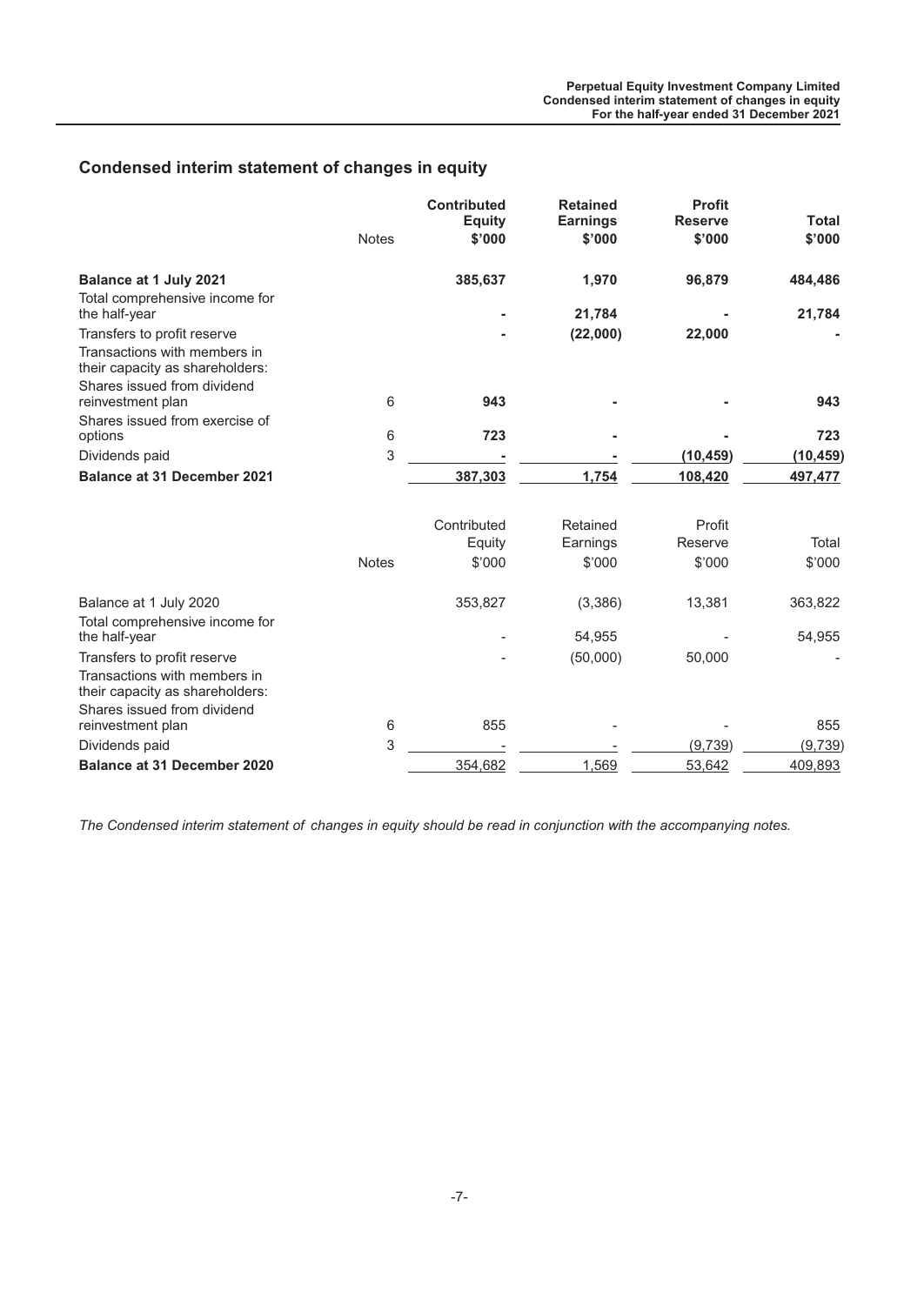# <span id="page-8-0"></span>**Condensed interim statement of cash flows**

|                                                             | <b>31 December</b><br>2021 | 31 December<br>2020 |
|-------------------------------------------------------------|----------------------------|---------------------|
|                                                             |                            |                     |
|                                                             | \$'000                     | \$'000              |
| Cash flows from operating activities                        |                            |                     |
| Dividends received                                          | 10,060                     | 3,201               |
| Interest received                                           |                            | 13                  |
| Other income received                                       | 230                        | 253                 |
| Management fees paid                                        | (2,912)                    | (2, 136)            |
| Income tax paid                                             | (17, 662)                  | (1, 463)            |
| Other expenses paid                                         | (1, 328)                   | (860)               |
| Net cash inflow/(outflow) from operating activities         | (11, 612)                  | <u>(992)</u>        |
| Cash flows from investing activities                        |                            |                     |
| Proceeds from sale of investments                           | 261,574                    | 214,769             |
| Payments for purchase of investments                        | (257, 728)                 | (204, 929)          |
| Net cash inflow/(outflow) from investing activities         | 3,846                      | 9,840               |
| <b>Cash flows from financing activities</b>                 |                            |                     |
| Dividends paid - net of dividend reinvestment plan          | (9, 516)                   | (8,884)             |
| Proceeds from exercise of options                           | 723                        |                     |
| Payments for transaction costs                              | (256)                      |                     |
| Net cash inflow/(outflow) from financing activities         | (9,049)                    | (8,884)             |
| Net increase/(decrease) in cash and cash equivalents        | (16, 815)                  | (36)                |
| Cash and cash equivalents at the beginning of the half-year | 39,109                     | 20,317              |
| Cash and cash equivalents at the end of the half-year       | 22,294                     | 20,281              |

*The above Condensed interim statement of cash flows should be read in conjunction with the accompanying notes.*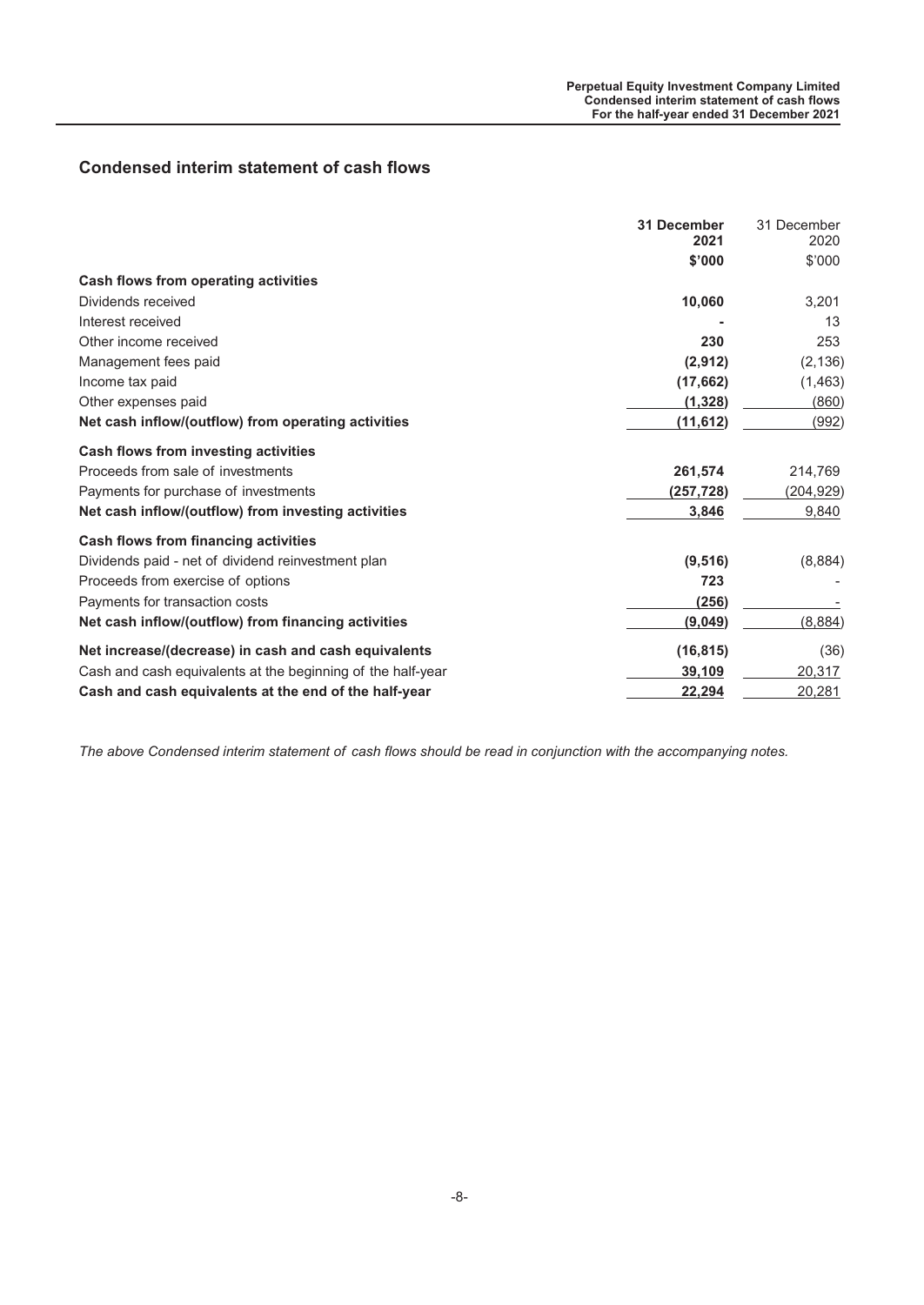# <span id="page-9-0"></span>**1 Reporting entity**

Perpetual Equity Investment Company Limited (the Company) is domiciled in Australia. The Company was incorporated on 25 August 2014. The address of the Company's registered office is at Level 18, 123 Pitt Street, Sydney NSW 2000.

The Company is a listed investment company established to invest in a concentrated and actively managed portfolio of Australian listed securities with typically a mid-cap focus and cash, deposit products and senior debt, together with opportunistic allocations to global listed securities. The investment objective of the Company is to provide investors with an income stream and long-term capital growth in excess of its benchmark (the S&P/ASX 300 Accumulation Index) over minimum 5 year investment periods. The investment activities of the Company are managed by Perpetual Investment Management Limited (the Manager).

The condensed interim financial report for the half-year ended 31 December 2021 was authorised for issue by the Directors on 23 February 2022.

# **2 Basis of preparation**

The condensed interim financial report has been prepared in accordance with Australian Accounting Standard AASB 134 *Interim Financial Reporting* and the *Corporations Act 2001*. Compliance with AASB 134 ensures compliance with International Financial Reporting Standard IAS 34 *Interim Financial Reporting*. The Company is a for-profit entity for the purpose of preparing the condensed interim financial report.

The condensed interim financial report does not include all notes normally included in a full financial report. Accordingly, this report is to be read in conjunction with the Company's financial report for the year ended 30 June 2021 and any public announcements made in respect of Perpetual Equity Investment Company Limited during the half-year in accordance with the continuous disclosure requirements of the *Corporations Act 2001*.

The accounting policies applied in the condensed interim financial report are the same as those applied in the Company's financial report for the year ended 30 June 2021.

The condensed interim financial report has been prepared on the basis of fair value measurement of assets and liabilities, except where otherwise stated.

#### *Use of estimates*

Management makes estimates and assumptions that affect the reported amounts in the financial statements. Estimates and associated assumptions are reviewed regularly and are based on historical experience and various other factors, including expectations of future events that are believed to be reasonable under the circumstances. Where applicable to the fair value measurement, the impact of coronavirus (COVID-19) pandemic is assessed and estimated. Actual results may differ from these estimates.

For the majority of the Company's financial instruments, quoted market prices are readily available. However, when certain financial instruments are fair valued using valuation techniques (for example, pricing models), observable data is used to the extent practicable. The use of estimates and critical judgements in fair value measurement is described in note 7.

#### *Functional and presentation currency*

The condensed interim financial report is presented in Australian dollars, which is the Company's functional currency.

#### *New accounting standards and interpretations*

There are no new accounting standards, amendments and interpretations effective for the first time for the financial year beginning 1 July 2021 that would be expected to have a material impact on the Company.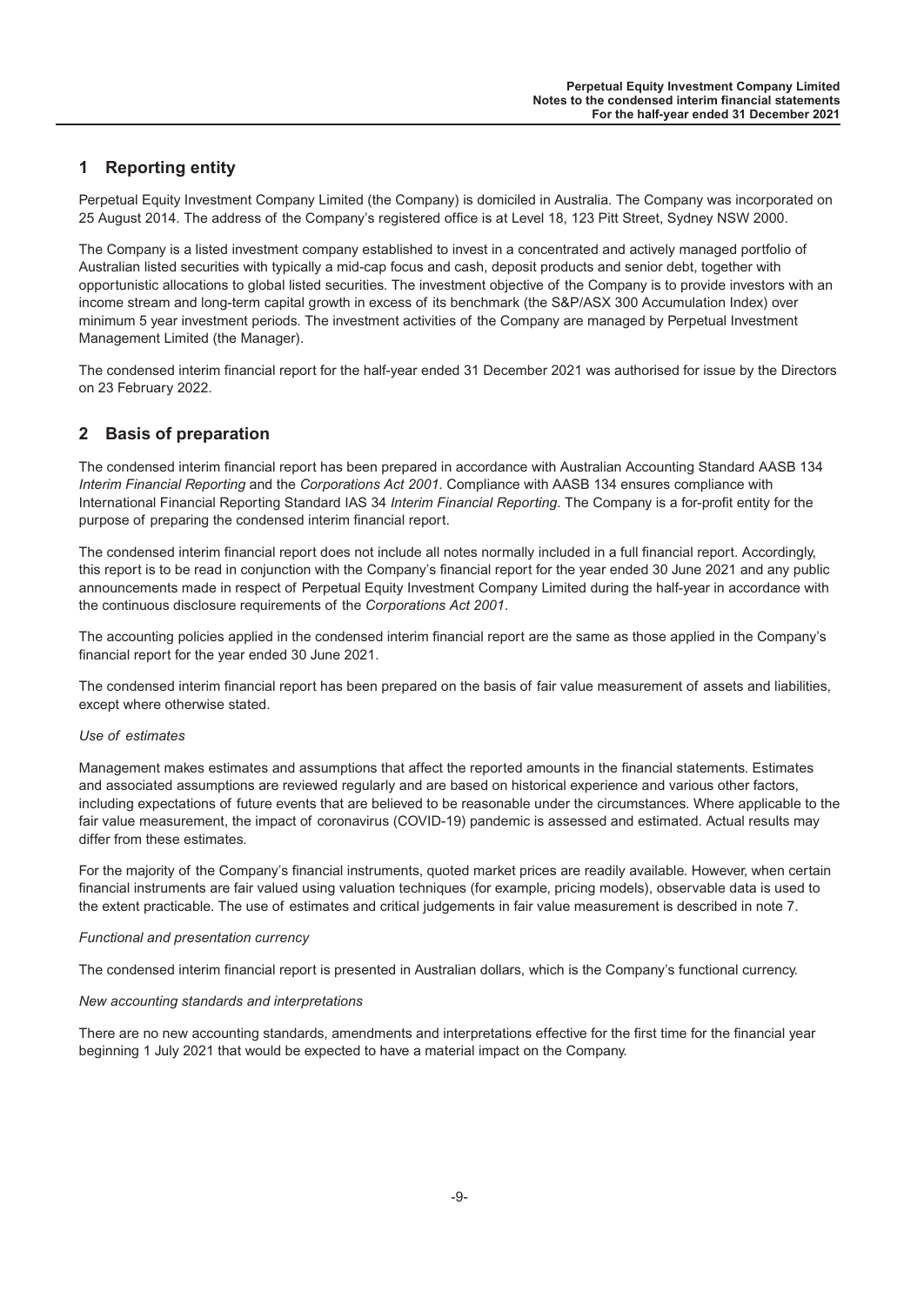# **3 Dividends**

#### **(a) Dividends paid**

| 31 December 2021    | <b>Cents</b><br>per share | <b>Total amount</b><br>\$'000 | <b>Franking</b> | <b>Payment date</b>    |
|---------------------|---------------------------|-------------------------------|-----------------|------------------------|
| Final 2021 ordinary | 2.8                       | 10.459                        | 100%            | <b>20 October 2021</b> |
| 31 December 2020    | Cents<br>per share        | Total amount<br>\$'000        | Franking        | Payment date           |
| Final 2020 ordinary | 2.8                       | 9.739                         | $100\%$         | 23 October 2020        |

All dividends paid were fully franked at a tax rate of 30% and paid out of the profit reserve.

#### **(b) Subsequent events**

On 23 February 2022, the Directors declared the following dividend:

|                       | Cents<br>per share | <b>Total amount</b><br>\$'000 | Franking | <b>Payment date</b> |
|-----------------------|--------------------|-------------------------------|----------|---------------------|
| Interim 2022 ordinary | 2.8                | 10.481                        | 100%     | 29 April 2022       |

The interim dividend will be fully franked based on a tax rate of 30%. The interim 2022 dividend amount is estimated based on the number of shares on issue as at 31 December 2021. The number of shares entitled for a dividend on the record date may increase from the exercise of options.

The financial effect of this dividend has not been brought to account in the financial statements for the half-year ended 31 December 2021 and will be recognised in subsequent financial statements.

#### **(c) Dividend reinvestment plan**

The Company has established a dividend reinvestment plan under which eligible shareholders may elect to have all or part of their dividend entitlements satisfied by the issue of ordinary shares rather than by being paid in cash.

#### **(d) Franking account**

|                                                                                                                                                 | 31 December<br>2021<br>\$'000 | 31 December<br>2020<br>\$'000 |
|-------------------------------------------------------------------------------------------------------------------------------------------------|-------------------------------|-------------------------------|
| The available balance in the franking account at the reporting date                                                                             | 23.612                        | 5,039                         |
| Impact on franking account of the interim dividend declared after the reporting date<br>but not recognised as a liability at the reporting date | (4, 492)                      | (4, 184)                      |
| The available balance in the franking account after the adjustment for the interim<br>dividend declared after the reporting date                | 19.120                        | 855                           |

The available balance in the franking account includes the adjustments for franking credits that will arise from the payment of current tax liabilities after the reporting date and from the receipt of dividends recognised as receivables at the reporting date.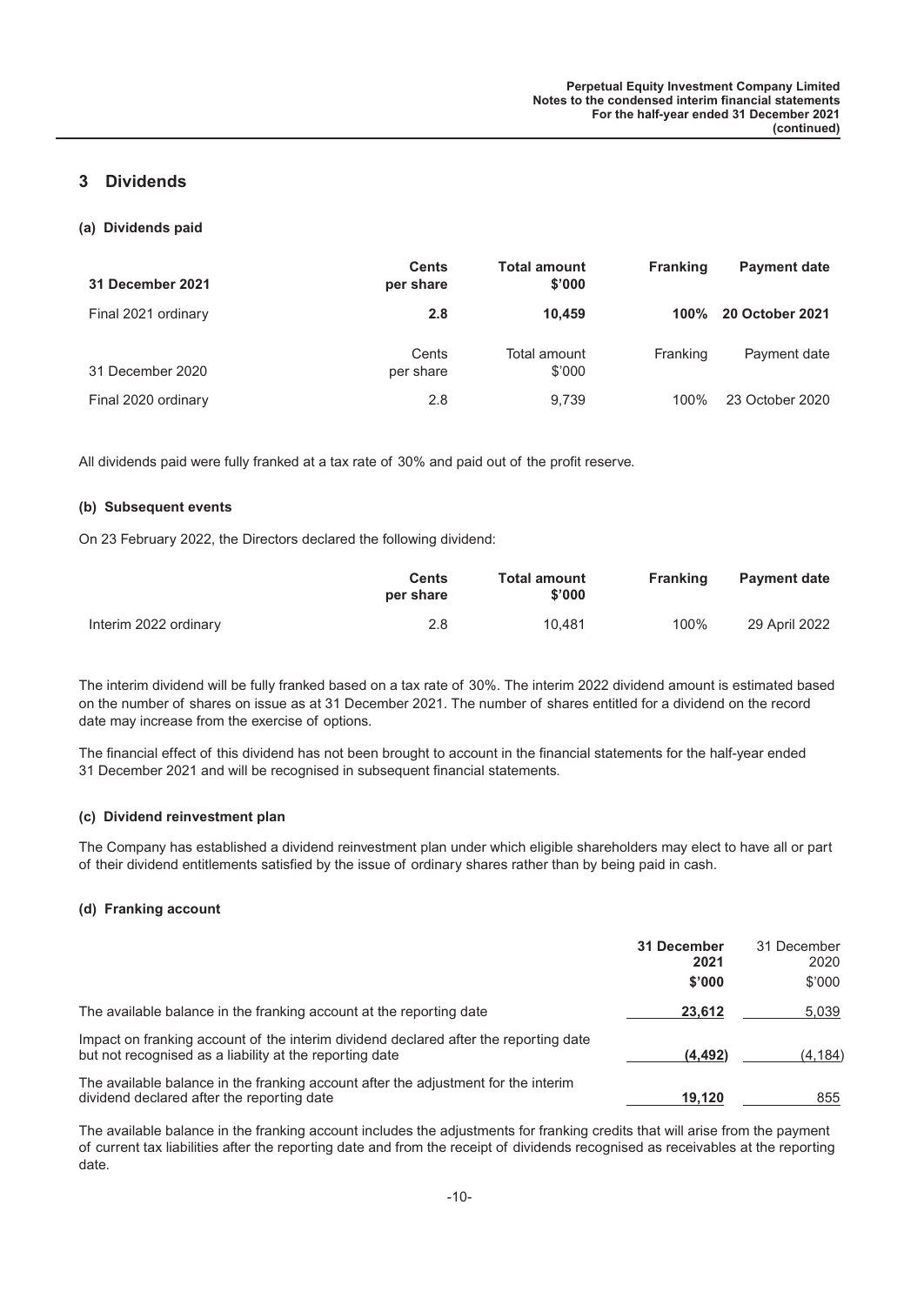# **4 Earnings per share**

|                                                                                                                        | 31 December<br>2021 | 31 December<br>2020 |
|------------------------------------------------------------------------------------------------------------------------|---------------------|---------------------|
| Basic earnings per share (cents per share)                                                                             | 5.83                | 15.76*              |
| Diluted earnings per share (cents per share)                                                                           | 5.83                | 15.76*              |
| Profit/(loss) after income tax attributable to shareholders (\$'000)                                                   | 21.784              | 54.955              |
| Weighted average number of ordinary shares on issue used in the calculation of<br>basic and diluted earnings per share | 373.716.806         | 348.662.378*        |

Basic earnings per share is calculated by dividing the profit attributable to shareholders of the Company by the weighted average number of ordinary shares on issue during the half year.

Diluted earnings per share is calculated by dividing the profit attributable to shareholders of the Company by the weighted average number of ordinary shares on issue and ordinary shares that the Company expects to issue through the exercise of outstanding options for the reporting period. In the calculation of diluted earnings per share, options are not considered to have a dilutive effect, as the average market price of ordinary shares of the Company during the period did not exceed the exercise price of the options.

\*The weighted average number of ordinary shares on issue used in the basic and diluted earnings per share calculations for the half-year ended 31 December 2020 was retrospectively adjusted in accordance with Australian Accounting Standards following the capital raising announced on 2 June 2021. The capital raising was conducted at a discount to market price (bonus element), resulting in a theoretical dilution of existing ordinary shares on issue and a decrease in basic and diluted earnings per share. Consequently, the basic and diluted earnings per share for the half-year ended 31 December 2020 were also retrospectively adjusted in accordance with Australian Accounting Standards.

#### **5 Income tax**

|                            | 31 December<br>2021<br>\$'000 | 31 December<br>2020<br>\$'000 |
|----------------------------|-------------------------------|-------------------------------|
| <b>Current tax</b>         |                               |                               |
| Current income tax expense | (16,099)                      | (3, 303)                      |
| Adjustment for prior years | (60)                          |                               |
| Deferred tax               |                               |                               |
| Temporary differences      | 10,029                        | (19, 359)                     |
| Total income tax expense   | (6, 130)                      | (22, 662)                     |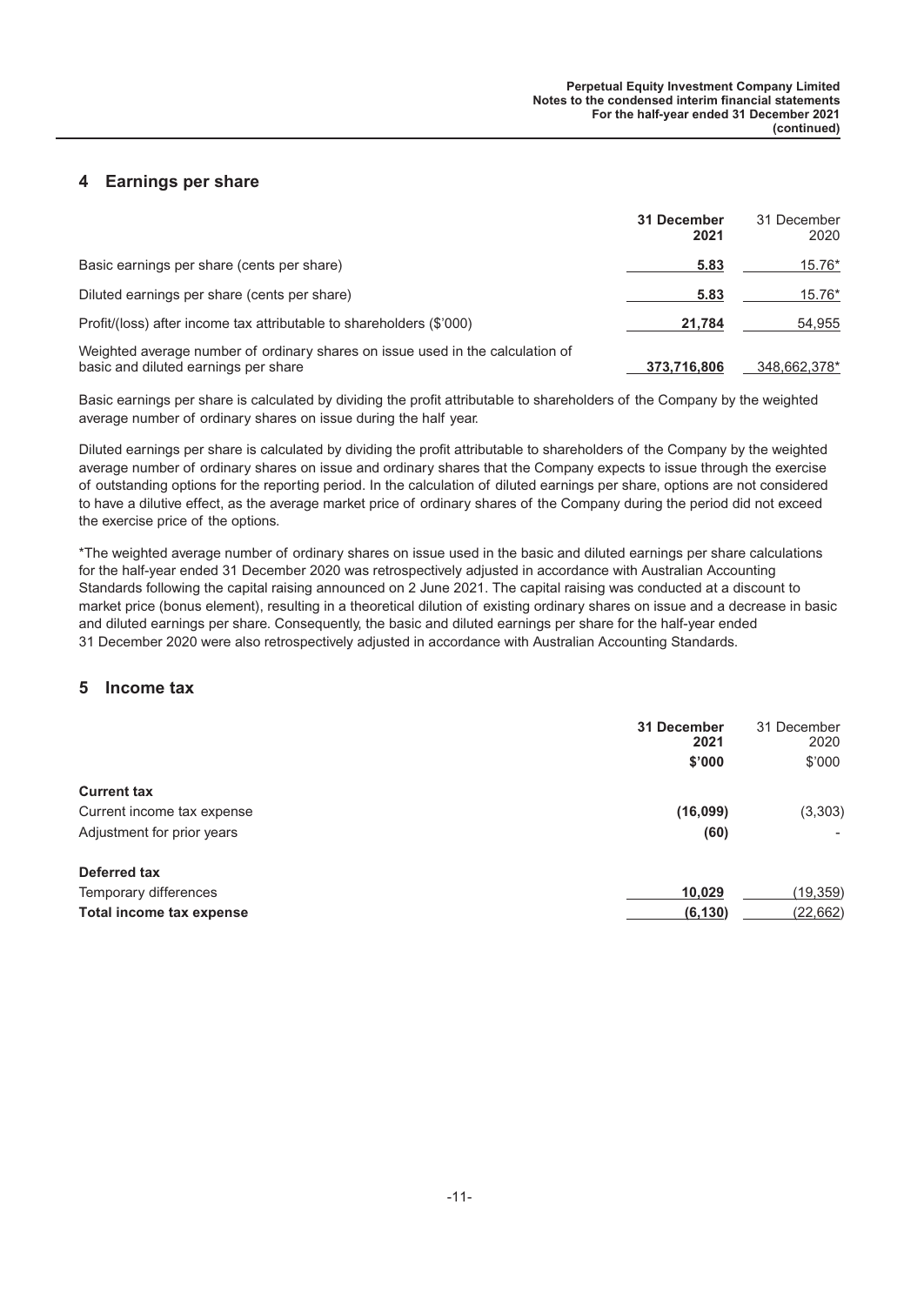# **6 Equity**

#### **(a) Share capital**

|                                               | 31 December<br>2021 | 31 December<br>2021 | 31 December<br>2020 | 31 December<br>2020 |
|-----------------------------------------------|---------------------|---------------------|---------------------|---------------------|
|                                               | Number of<br>shares | \$'000              | Number of<br>shares | \$'000              |
| Fully paid ordinary shares                    | 374,314,954         | 387,303             | 348,685,708         | 354,682             |
| Movements in ordinary share capital           |                     |                     |                     |                     |
|                                               | 31 December         | 31 December         | 31 December         | 31 December         |
|                                               | 2021                | 2021                | 2020                | 2020                |
|                                               | Number of           |                     | Number of           |                     |
|                                               | shares              | \$'000              | shares              | \$'000              |
| Opening balance                               | 373,036,670         | 385.637             | 347,830,810         | 353,827             |
| Shares issued from dividend reinvestment plan | 742,656             | 943                 | 854.898             | 855                 |
| Shares issued from exercise of options        | 535,628             | 723                 |                     |                     |
| Closing balance                               | 374.314.954         | 387.303             | 348.685.708         | 354,682             |

#### *Ordinary shares*

Ordinary shares entitle the holders to receive dividends as declared and one vote per share at shareholders' meetings.

In the event of winding up the Company, ordinary shareholders rank after creditors and are fully entitled to any surplus capital.

#### **(b) Options**

|                                      | <b>Number</b><br>of options |
|--------------------------------------|-----------------------------|
| Options on issue at 1 July 2021      | 372.881.738                 |
| Options exercised                    | (535, 628)                  |
| Options on issue at 31 December 2021 | 372.346.110                 |

On 29 June 2021, the Company issued 372,881,738 options. There were no options on issue as at 31 December 2020.

Options are measured at the fair value of the options at the date of issue within equity. An adjustment will be made, with a corresponding adjustment to share capital, upon exercise of the options.

Each option provides its holders the right but not obligation to purchase one fully paid ordinary shares in the Company at \$1.35 per share (the Exercise Price) at any time up until 2 September 2022 (Option Expiry Date). The options can be exercised in full or in part.

Options do not carry voting rights or dividend entitlement until they are exercised. Shares issued from the exercise of options rank equally with other ordinary shares of the Company from the issue date.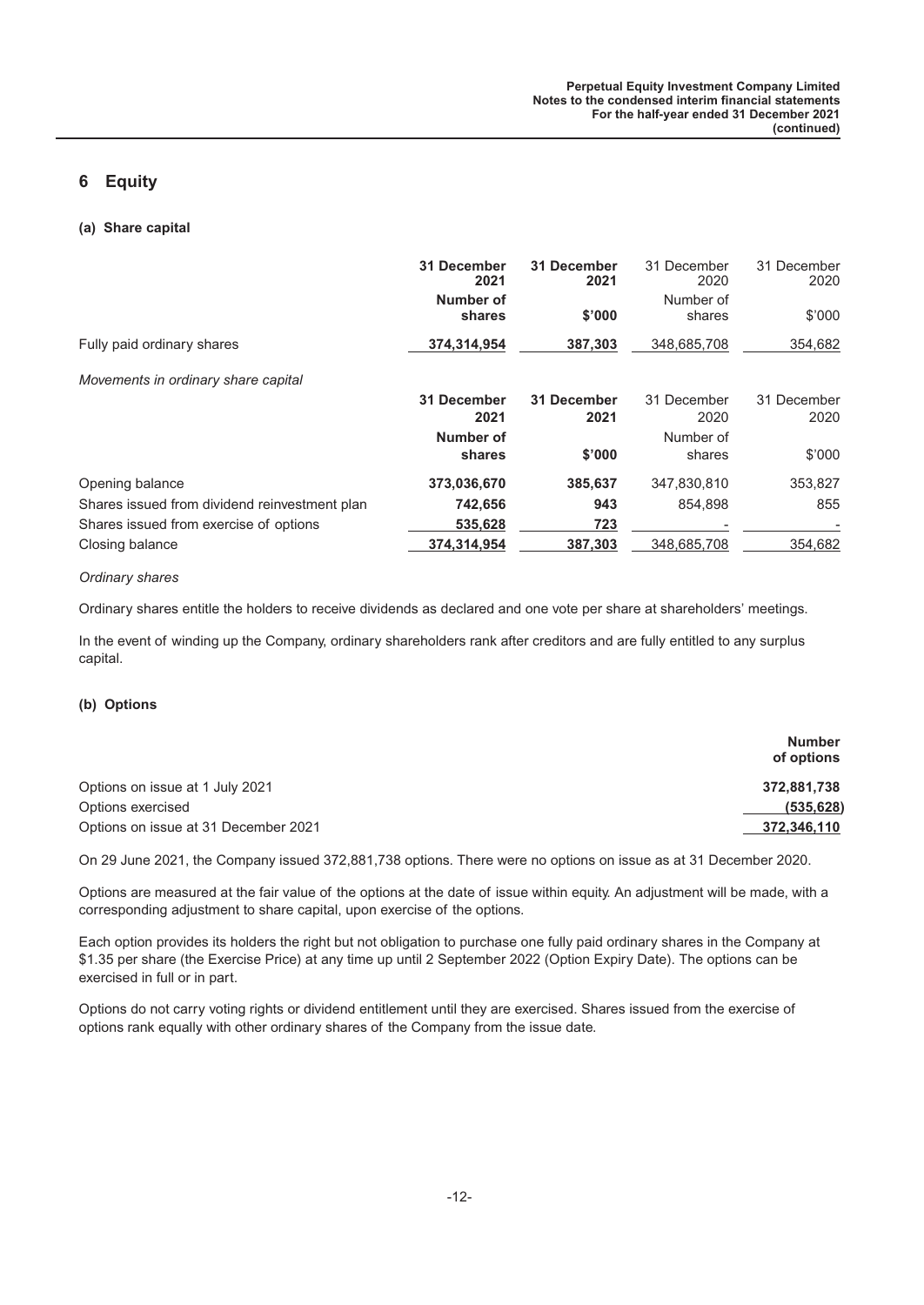# **7 Fair value measurement**

The Company classifies fair value measurement of its financial assets and liabilities using a fair value hierarchy model that reflects the subjectivity of the inputs used in making the measurements. The fair value hierarchy has the following levels:

- Quoted prices (unadjusted) in active markets for identical assets or liabilities (level 1);
- Inputs other than quoted prices included within level 1 that are observable for the asset or liability, either directly (as prices) or indirectly (derived from prices) (level 2); and
- Inputs for the asset or liability that are not based on observable market data (unobservable inputs) (level 3).

The following tables analyse within the fair value hierarchy model, the Company's financial assets and liabilities measured at fair value at the reporting date:

|                                                               | Level 1 | Level 2 | Level 3 | <b>Total</b> |
|---------------------------------------------------------------|---------|---------|---------|--------------|
| 31 December 2021                                              | \$'000  | \$'000  | \$'000  | \$'000       |
| Financial assets at fair value through profit or<br>loss      |         |         |         |              |
| <b>Derivatives</b>                                            |         |         |         |              |
| Foreign currency forward contracts                            |         | 361     |         | 361          |
| Equity securities                                             | 504,958 |         |         | 504,958      |
| <b>Total</b>                                                  | 504,958 | 361     |         | 505,319      |
| Financial liabilities at fair value through profit<br>or loss |         |         |         |              |
| <b>Derivatives</b>                                            |         |         |         |              |
| Foreign currency forward contracts                            |         | 242     |         | 242          |
| <b>Total</b>                                                  |         | 242     |         | 242          |
|                                                               | Level 1 | Level 2 | Level 3 | Total        |
| 30 June 2021                                                  | \$'000  | \$'000  | \$'000  | \$'000       |
| Financial assets at fair value through profit or loss         |         |         |         |              |
| Derivatives                                                   |         |         |         |              |
| Foreign currency forward contracts                            |         | 424     |         | 424          |
| Equity securities                                             | 490,185 |         |         | 490,185      |
| Total                                                         | 490,185 | 424     |         | 490,609      |

#### **(a) Rationale for classification of financial assets as level 1**

The equity securities held by the Company are valued using unadjusted quoted prices in active markets and are classified as level 1 in the fair value hierarchy model.

#### **(b) Rationale for classification of financial assets as level 2**

Foreign currency forward contracts are valued at the prevailing bid price of the relevant forward currencies at the end of the reporting period.

#### **(c) Transfer between levels**

The Company's policy is to recognise transfers into and transfers out of fair value hierarchy levels at the end of the reporting period.

There were no transfers between levels for the half-year ended 31 December 2021 and the year ended 30 June 2021.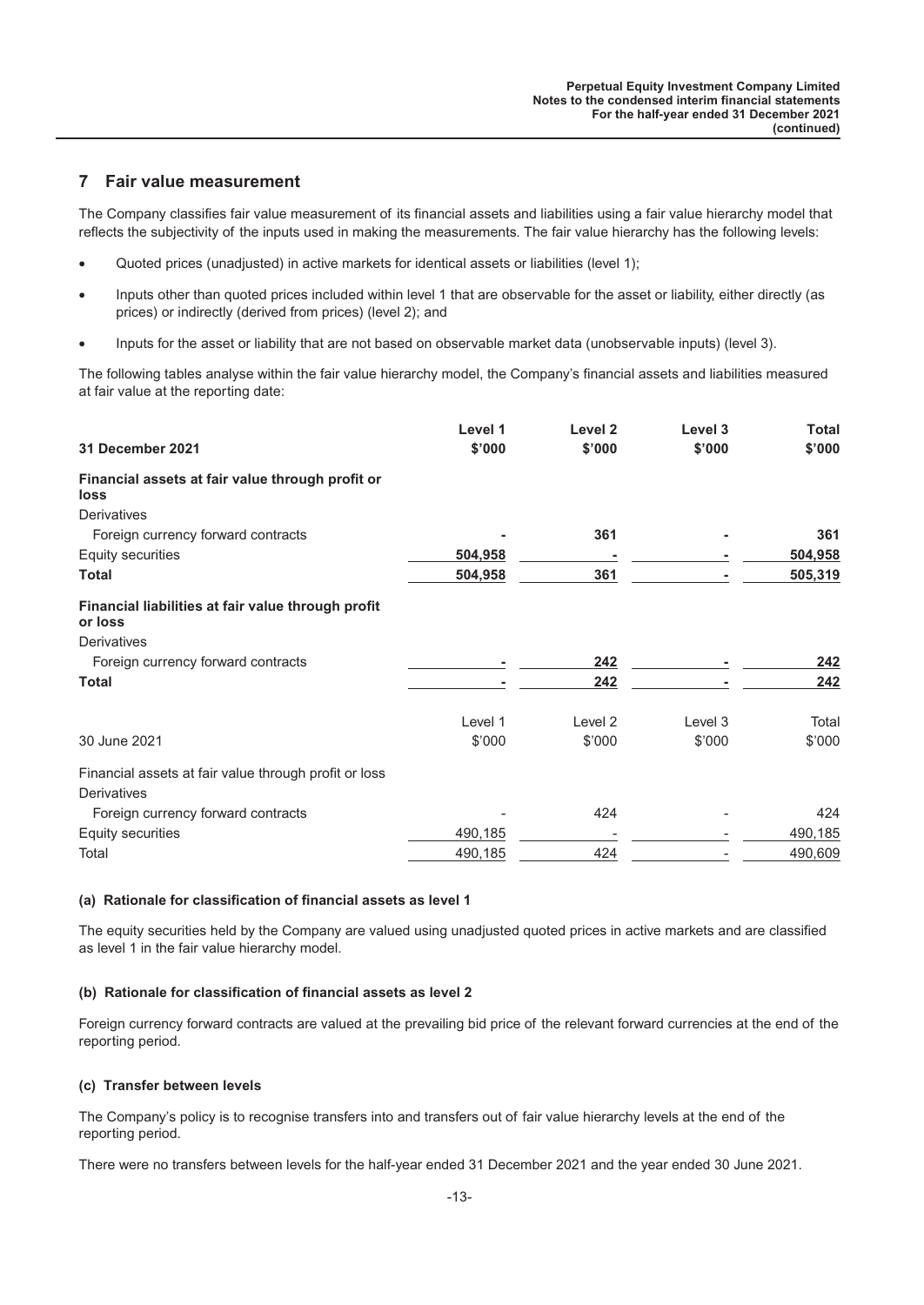# **7 Fair value measurement (continued)**

#### **(d) Fair value measurements using significant unobservable inputs (level 3)**

There was no movement in level 3 instruments for the half-year ended 31 December 2021. The following table presents the movement in level 3 instruments, by class of financial instruments, for the half-year ended 31 December 2020.

| 31 December 2020                                                                                                     | Equity<br>securities<br>\$'000 | Total<br>\$'000 |
|----------------------------------------------------------------------------------------------------------------------|--------------------------------|-----------------|
| Transfers into level 3                                                                                               | 2.335                          | 2.335           |
| Gains/(losses) recognised in profit or loss                                                                          |                                |                 |
| Closing balance                                                                                                      | 2.335                          | 2.335           |
| Total unrealised gains/(losses) recognised in profit or loss for financial instruments<br>held at the reporting date | (4,807)                        | (4,807)         |

The Company disposed of its level 3 investments during the period from 1 January 2021 to 30 June 2021.

## **8 Management fees**

The Manager, Perpetual Investment Management Limited, receives a management fee of 1.00% per annum (plus GST) for the first \$1 billion of the Portfolio Net Asset Value, and 0.85% per annum (plus GST) of the Portfolio Net Asset Value in excess of \$1 billion. In accordance with the Replacement Prospectus dated 14 October 2014, the Portfolio Net Asset Value means the market value of the assets of the Portfolio, reduced by any accrued but unpaid expenses of the Company, but not provisions for tax payable or unpaid dividends of the Company, and after subtracting any borrowings drawndown. The management fees are calculated and accrued daily and paid monthly in arrears.

| 2,740           | 31 December | 31 December     |
|-----------------|-------------|-----------------|
| Management fees | 2021        | 2020            |
|                 | \$'000      | \$'000<br>2,031 |

The Manager was appointed in 2014 for an initial term of five years. The Management Agreement was extended in 2019 for a further five-year term (extended term) unless terminated earlier in accordance with its terms.

If the Management Agreement is terminated during the extended term, then in certain circumstances the Manager will be entitled to a termination payment equal to 5.0%, reduced by one sixtieth (1/60) for each whole calendar month elapsed between the commencement of the extended term and the termination date, of the net tangible asset backing of each share in each class of shares in the Company as calculated under the ASX Listing Rules multiplied by the number of shares on issue in that class of shares as at the termination date.

The Manager paid for the costs incurred in raising capital under and in accordance with the Prospectus dated 20 August 2018. If the Management Agreement is terminated during the extended term, then in certain circumstances the Manager will be entitled to be reimbursed for these costs, multiplied by the number of days in the period from the date of termination to the last day of the extended term and divided by the number of days in the period from the date of issue of the new shares and the last day of the extended term.

## **9 Related party transactions**

All transactions with related parties are conducted on normal commercial terms and conditions.

There have been no significant changes to the related party transactions disclosed in the previous annual financial report.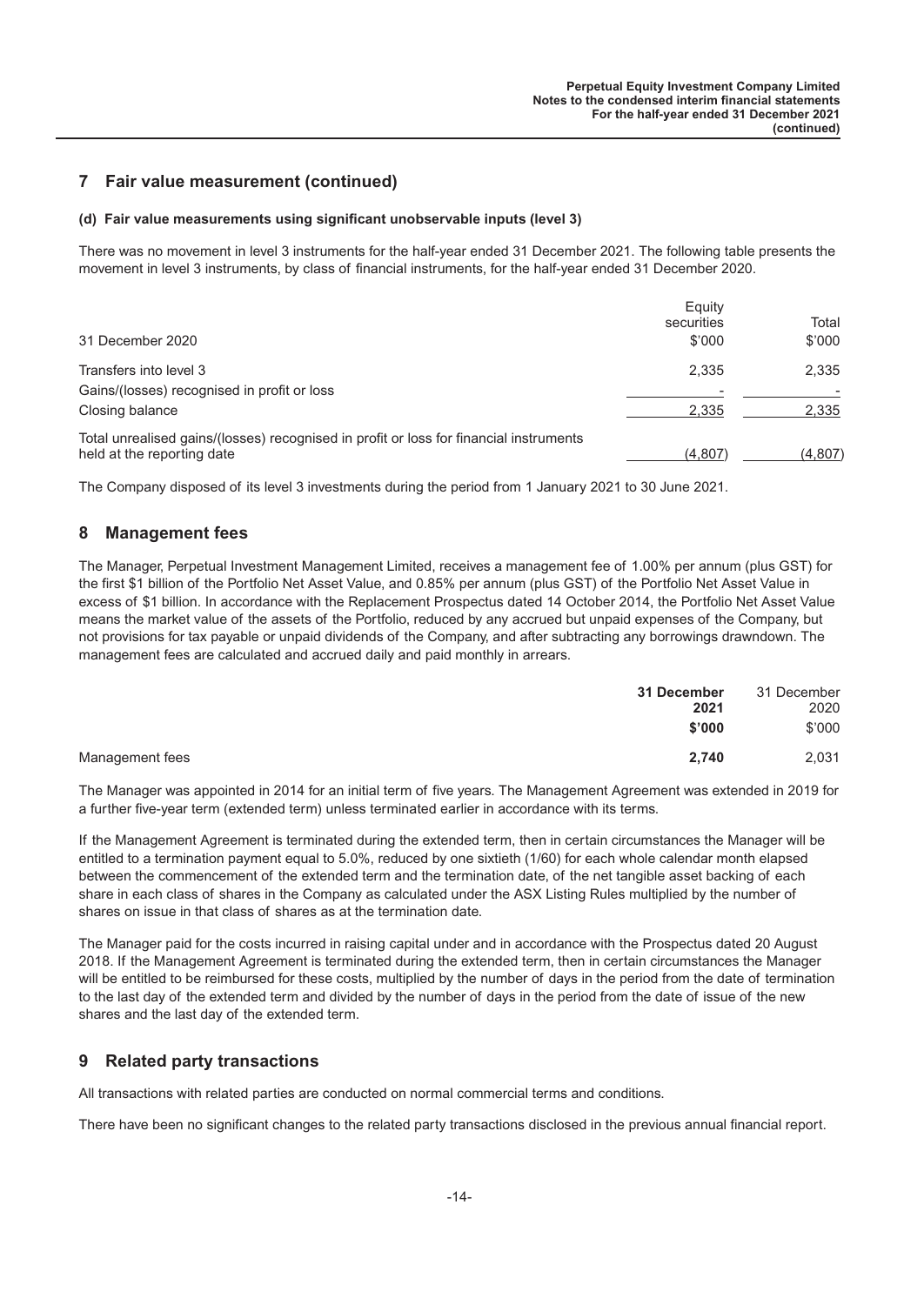# **10 Segment information**

The Company is organised into one main operating segment with only one key function, being the investment of funds predominantly in Australia together with opportunistic investments globally.

# **11 Commitments and contingencies**

There were no outstanding contingent assets, liabilities or commitments as at 31 December 2021 and 30 June 2021.

# **12 Events occurring after the reporting period**

On 23 February 2022, the Directors declared a fully franked dividend of 2.8 cents per share payable on 29 April 2022.

The uncertainty around COVID-19 continues to present social and economic challenges and the resulting impact on the capital markets remains uncertain. Since the reporting date, there have been no significant changes in the valuation of the Company's investment portfolio arising from the changes in the estimates and assumptions in relation to COVID-19.

No other significant events have occurred since the reporting date which would have an impact on the financial position of the Company disclosed in the condensed interim balance sheet as at 31 December 2021 or on the results and cash flows of the Company for the half-year ended on that date.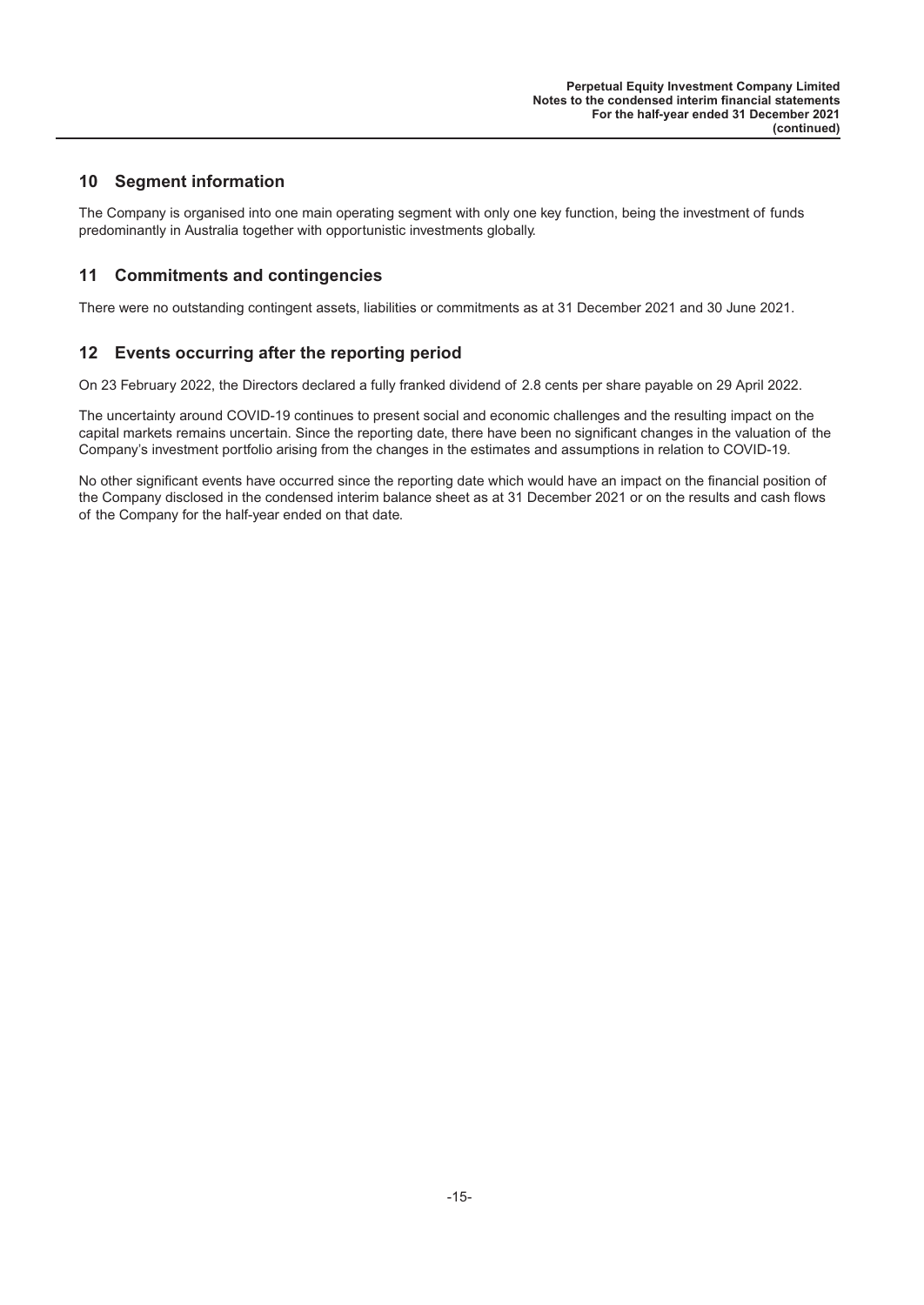# <span id="page-16-0"></span>**Directors' declaration**

1. In the opinion of the Directors of Perpetual Equity Investment Company Limited (the Company):

- (a) the condensed interim financial statements and notes, set out on pages 5 to 15, are in accordance with the *Corporations Act 2001*, including:
	- (i) giving a true and fair view of the Company's financial position as at 31 December 2021 and of its performance for the half-year ended on that date; and
	- (ii) complying with Australian Accounting Standard AASB 134 *Interim Financial Reporting* and the *Corporations Regulations 2001*.
- (b) there are reasonable grounds to believe that the Company will be able to pay its debts as and when they become due and payable.

2. The Directors have been given the declarations required by Section 295A of the *Corporations Act 2001* from the persons performing the functions of the Chief Executive Officer and the Chief Financial Officer for the half-year ended 31 December 2021.

Signed in accordance with a resolution of the Directors:

Many Fox

VLMaller

Director Director

Sydney 23 February 2022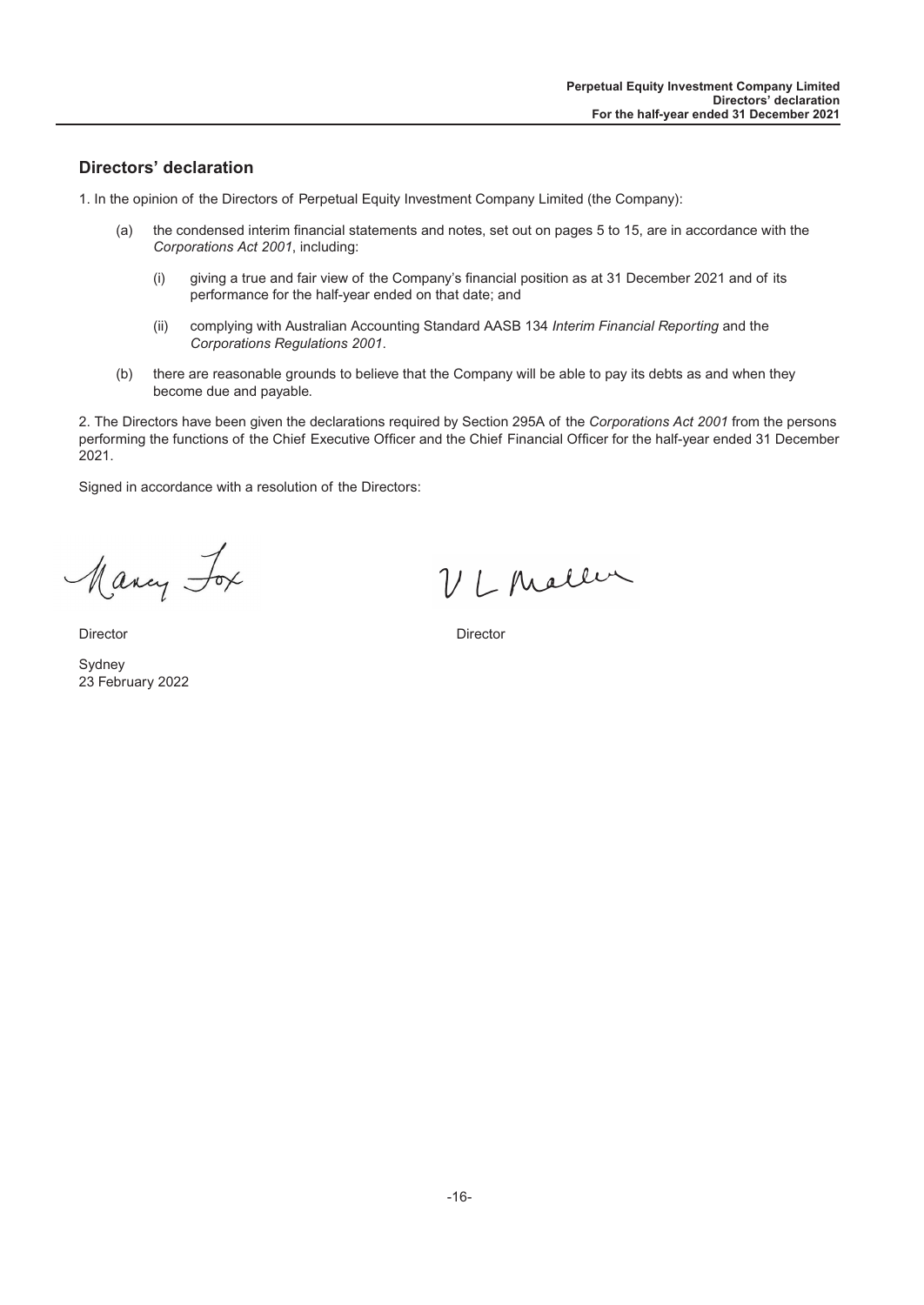<span id="page-17-0"></span>

# Independent Auditor's Review Report

# To the shareholders of Perpetual Equity Investment Company Limited

# **Conclusion**

We have reviewed the accompanying **Condensed Interim Financial Report** of Perpetual Equity Investment Company Limited (the Company).

Based on our review, which is not an audit, we have not become aware of any matter that makes us believe that the Condensed Interim Financial Report of the Company does not comply with the Corporations Act 2001, including:

- giving a true and fair view of the Company's financial position as at 31 December 2021 and of its performance for the half-year ended on that date; and
- complying with Australian Accounting Standard AASB 134 Interim Financial Reporting and the Corporations Regulations 2001.

The **Condensed Interim Financial Report** comprises:

- Condensed interim statement of financial position as at 31 December 2021
- Condensed interim statement of comprehensive income, Condensed interim statement of changes in equity and Condensed interim statement of cash flows for the half-year then ended on that date
- Notes 1 to 12 comprising a summary of significant accounting policies and other explanatory information
- The Directors' Declaration.

#### **Basis for Conclusion**

We conducted our review in accordance with ASRE 2410 Review of a Financial Report Performed by the Independent Auditor of the Entity. Our responsibilities are further described in the Auditor's Responsibilities for the Review of the Financial Report section of our report.

We are independent of the Company in accordance with the auditor independence requirements of the Corporations Act 2001 and the ethical requirements of the Accounting Professional and Ethical Standards Board's APES 110 Code of Ethics for Professional Accountants (including Independence Standards) (the Code) that are relevant to our audit of the annual financial report in Australia. We have also fulfilled our other ethical responsibilities in accordance with these requirements.

#### **Responsibilities of the Directors for the Condensed Interim Financial Report**

The Directors of the Company are responsible for:

- the preparation of the Condensed Interim Financial Report that gives a true and fair view in accordance with Australian Accounting Standards and the Corporations Act 2001
- such internal control as the Directors determine is necessary to enable the preparation of the Condensed Interim Financial Report that gives a true and fair view and is free from material misstatement, whether due to fraud or error.

-17-

KPMG, an Australian partnership and a member firm of the KPMG global organisation of independent member firms affiliated with KPMG International Limited, a private English company limited by guarantee. All rights reserved. The KPMG name and logo are trademarks used under license by the independent member firms of the KPMG global organisation.

Liability limited by a scheme approved under Professional Standards Legislation.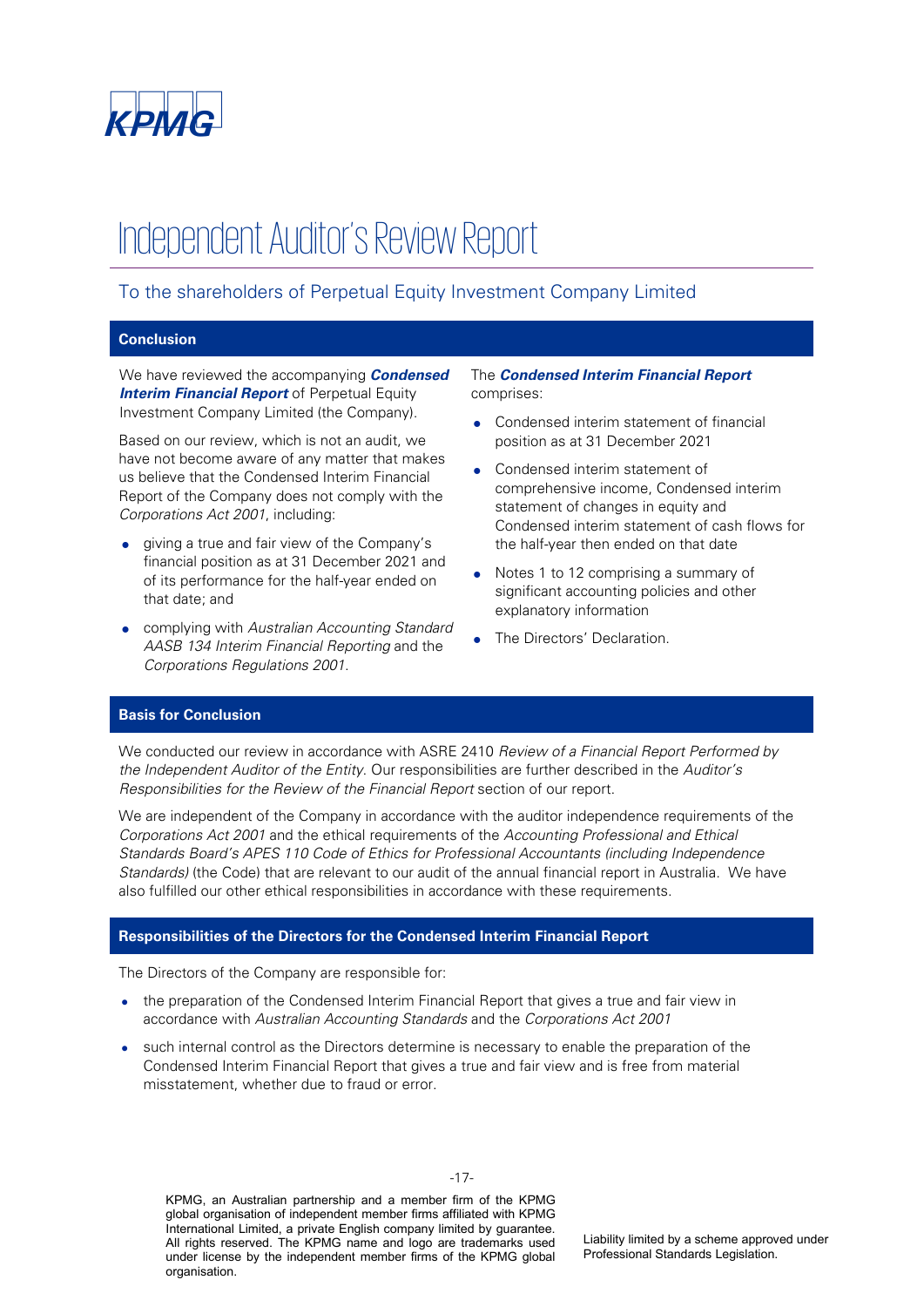

#### **Auditor's Responsibilities for the Review of the Condensed Interim Financial Report**

Our responsibility is to express a conclusion on the Condensed Interim Financial Report based on our review. ASRE 2410 requires us to conclude whether we have become aware of any matter that makes us believe that the Condensed Interim Financial Report does not comply with the Corporations Act 2001 including:

- giving a true and fair view of the Company's financial position as at 31 December 2021 and its performance for the half-year ended on that date; and
- complying with Australian Accounting Standard AASB 134 Interim Financial Reporting and the Corporations Regulations 2001.

A review of a Condensed Interim Financial Report consists of making enquiries, primarily of persons responsible for financial and accounting matters, and applying analytical and other review procedures. A review is substantially less in scope than an audit conducted in accordance with Australian Auditing Standards and consequently does not enable us to obtain assurance that we would become aware of all significant matters that might be identified in an audit. Accordingly, we do not express an audit opinion.

KPMG

Kophius

KPMG Karen Hopkins Partner Sydney 23 February 2022